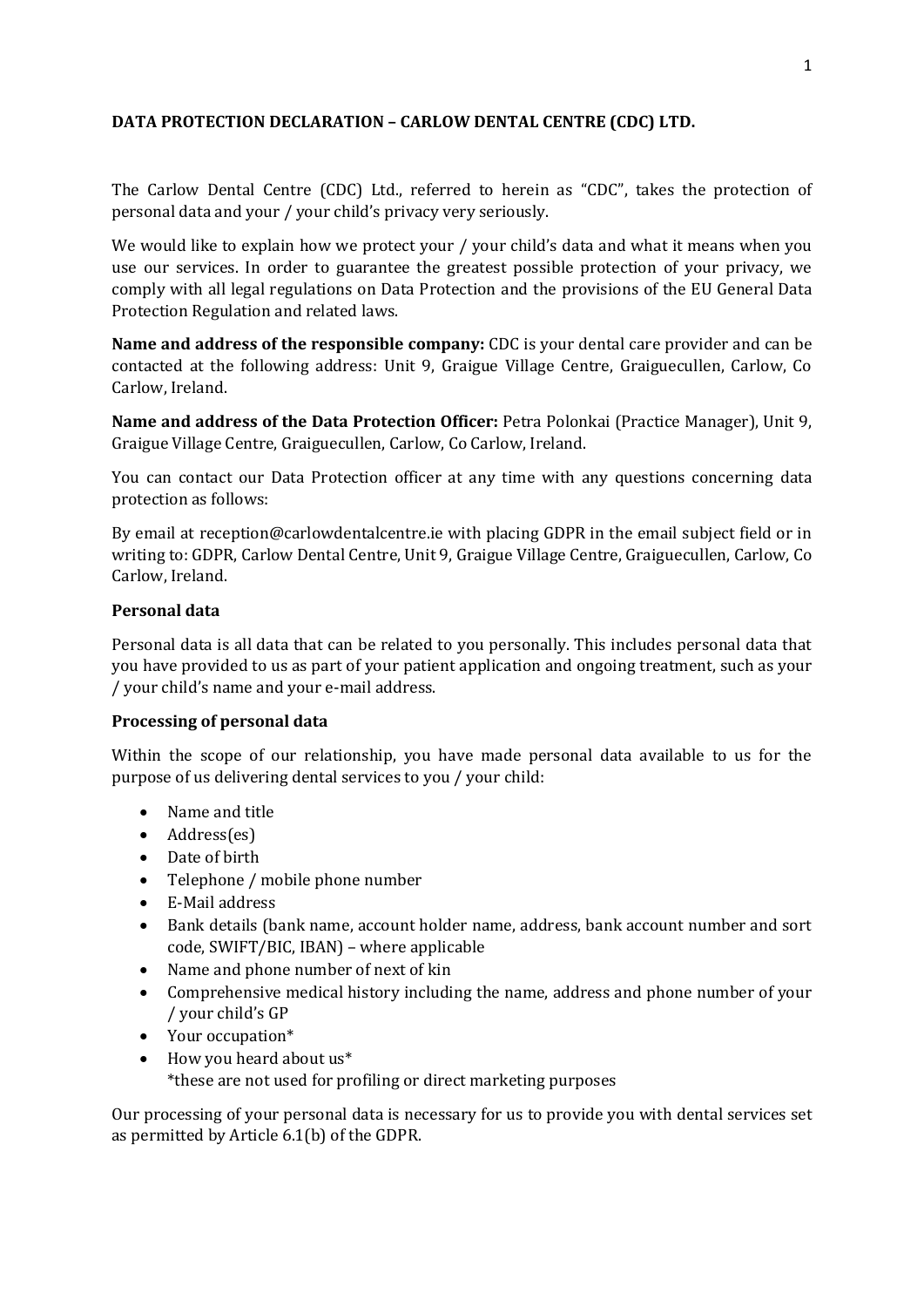The data and information that you provide or we hold throughout our contractual relationship may be shared between the CDC, and its affiliated companies, including third parties in connection with providing services to you / your child.

Your / your child's personal data will remain protected by contractual restrictions between the CDC companies that restrict the processing of your data.

# **Data security**

We implement comprehensive technical and organisational security measures to protect your / your child's data from unwanted access.

# **Your rights**

All related communication (instructions and requests) should be sent to the Data Protection Officer via email or post as outlined above.

- 1. Right to information: You have the right to request information from us at any time regarding your / your child's data.
- 2. Right of revocation / withdrawal of consent:

If you have given your consent to the use of your / your child's data, you can revoke this at any time. This may result in you needing to terminate your relationship with us your dental service provider but we might be required to continue holding your data for legal reasons.

- 3. Right of rectification / correction: If your stored data is incorrect, you can contact us at any time and have it corrected.
- 4. Right to delete and block: You have the right to block and delete your / your child's personal data. As a rule, your personal data will be deleted within two working days of your request, unless we are required to continue holding your data for legal reasons.
- 5. Data transmission law:

Should you request the release or transfer of your personal data, we will release or transmit the data to you or another responsible person such as a data controller, in a structured manner.

6. Right of objection:

You have the right to object to the processing of your / your child's personal data by CDC at any time. This may result in you needing to terminate your relationship with us your dental service provider but we might be required to continue holding your data for legal reasons.

7. Contact for assertion of the rights of the person concerned:

You may assert your rights in relation to your personal data by contacting our data protection officer. You can contact our data protection officer at any time with any questions concerning Data Protection, as outlined above.

- 8. Right of appeal to the supervisory authority: You have the right to file a complaint with the competent supervisory authority against the processing of your / your child's personal data if you feel that your Data Protection rights have been violated. The applicable competent supervisory authority is the Data Protection Commissioner, and complaints can be submitted t[o info@dataprotection.ie.](mailto:info@dataprotection.ie)
- 9. Storage time: